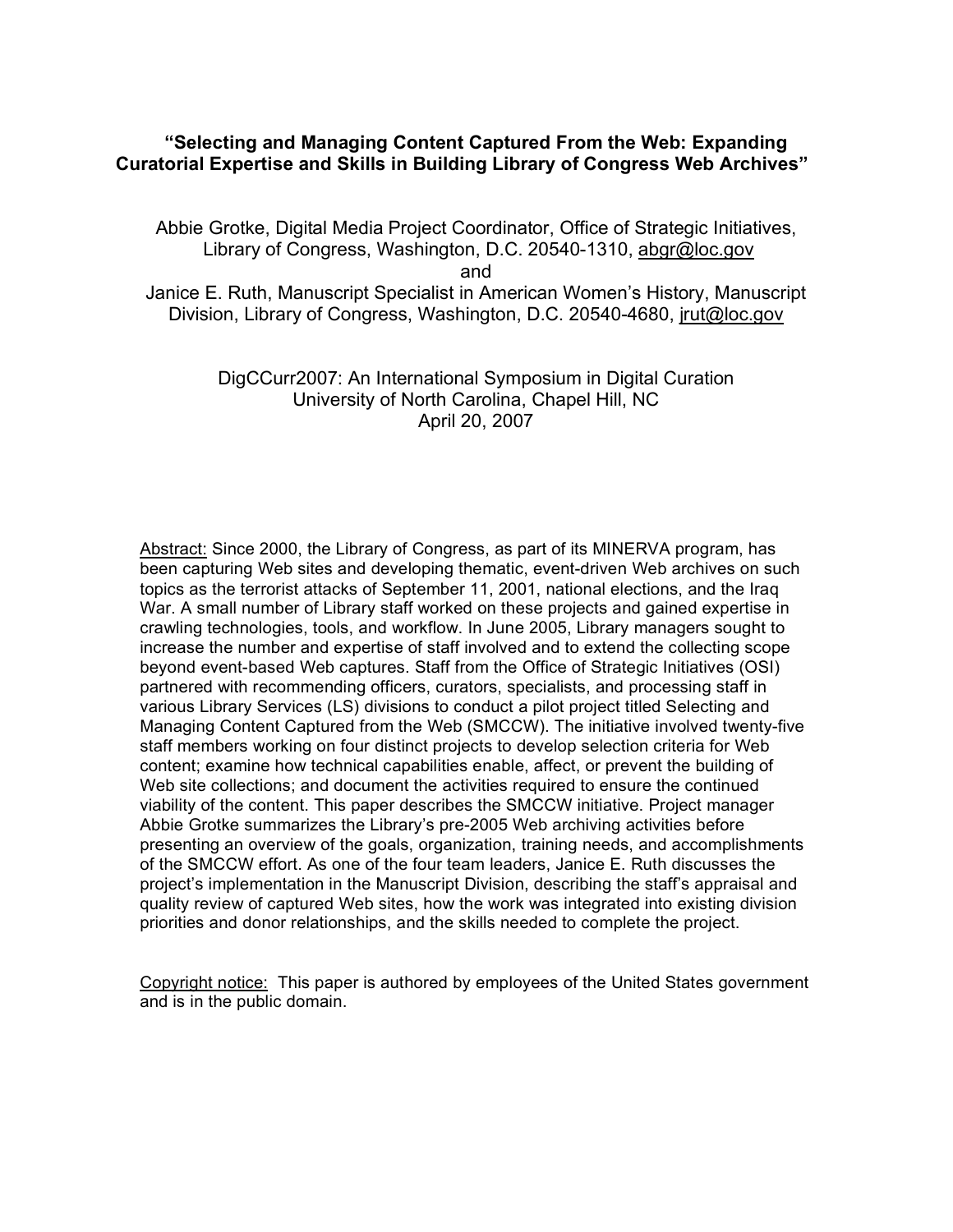### **Introduction**

In 2000, the Library of Congress established a pilot project to collect and preserve primary source Web-based materials under the aegis of its MINERVA program. The Library's initial collecting efforts involved identifying sites relevant to particular events. A multidisciplinary team of Library staff representing cataloging, legal, reference, and technology services studied methods to evaluate, select, collect, catalog, provide access to, and preserve these materials for future generations. Since then, the Library has developed thematic Web archives on such topics as the national elections of 2000, 2002, and 2004; Iraq War; and events of September 11, 2001. Until 2004, a small group of Library staff gained practical experience in developing thematic archives while also acquiring a better understanding of crawling technologies, tools, and workflow.

In 2004, the Library's Office of Strategic Initiatives (OSI) created a Web Capture team to support the goal of managing and sustaining at-risk digital content. The team's charge is to build a Library-wide understanding and technical infrastructure for capturing Web content. Working with a variety of Library staff and national and international partners, the team is identifying policy issues, establishing best practices, and building tools to collect and preserve Web content.

Recently the focus has shifted to broadening the knowledge and understanding of Web capture activities among the Library's collection development staff, which includes curators and specialists. As the Library extends its Web capture efforts beyond the relatively narrow scope of event-based collecting, it hopes to tap existing subject expertise within the institution and to increase the number of staff with knowledge and skills to acquire and manage resources archived from the Web.

## **Selecting and Managing Content Captured from the Web**

The Selecting and Managing Content Captured from the Web (SMCCW) project was initiated in June 2005 to establish policies and procedures for selecting Web sites for capture. The project sought to identify categories of Web content, establish selection criteria appropriate to each category, and enhance understanding of issues related to the depth, breadth, and frequency of capture. Another objective was to establish and document Library processes for the selection, storage, and maintenance of captured Web sites. While some processes were already in place, testing these on a wider group of curators would help to refine and standardize how Web collections are developed at the Library. The project also explored other topics, including workflow related to copyright permissions and notifications; roles and responsibilities for life-cycle management of Web resources; cataloging options for collected content; and costs associated with selection, capture, and maintenance.

Twenty-five project team members were selected from Library Services (LS) and OSI to work collaboratively on the project for a period of sixteen months. Four areas of collecting allowed participants to "learn-by-doing":

• Manuscript Division Archive of Organizational Web Sites (Manuscript Division): Web sites of existing donors, including civil rights and political advocacy groups, professional and honorary organizations, memorial groups, and research and educational organizations.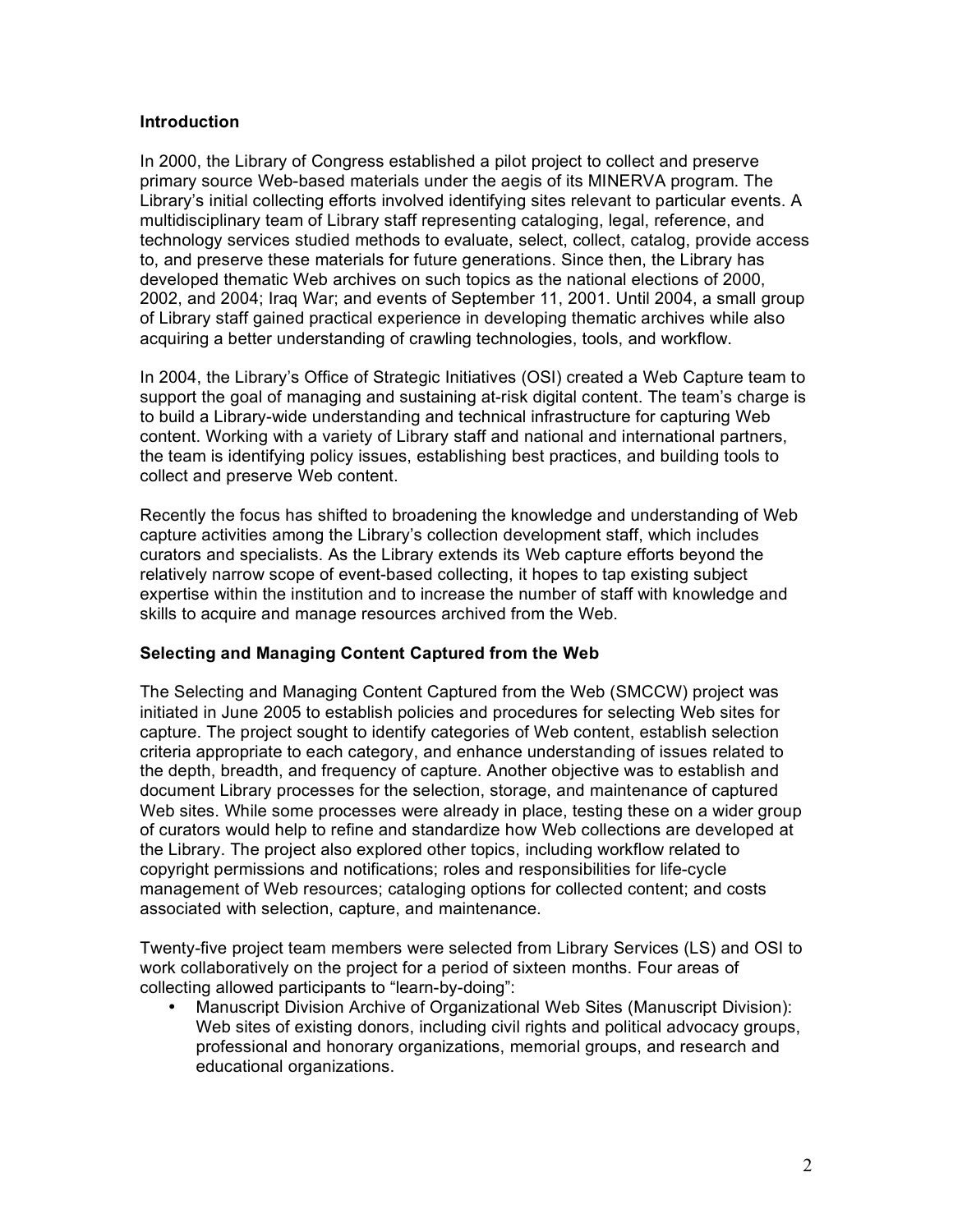- Crisis in Darfur, Sudan (African and Middle Eastern Division): Organizations, news reports, and the responses of government, international organizations and the general public in the U.S. and worldwide to the crisis in Darfur.
- Visual Image (Prints and Photographs Division) Photography, graphic arts, and other visual material Web sites, which complement, expand and enhance the Prints and Photographs Division collections.
- Single Site: Development and coordination of a vetting process to determine which types of Web sites, unrelated to thematic collections, to archive.

Each of the four collection areas had four staff from LS working on collection development, selection, permissions, and quality review. The remaining members of the SMCCW project team supported their activities and provided technical expertise. They included members of the Web Capture team (OSI) and cataloging, metadata, and bibliographic access specialists (LS).

The Library of Congress contracted with the Internet Archive to perform the crawls, beginning in February 2006 and ending in November 2006, using the open source crawler Heritrix (http://crawler.archive.org). Across the four collections, a total of 377 seed URLs were selected, with 294 seed URLs ultimately being collected (the difference is mostly due to lack of response to permission requests. See Figure 1 for project breakdown. The number of objects (html, images, pdfs, etc.) totaled 114.5 million.



Figure 1: Number of URLs selected vs. collected. Most URLs selected but not collected were due to permissions (lack of response from site owner).

## **Workshops and Training**

Given this symposium's focus on skills needed by digital curators, a detailed review of the training provided to the newly appointed Web archive curators is in order. Based on prior experience, the Web Capture team knew that curators not previously familiar with Web archiving needed a basic introduction to the field before beginning to develop a Web collection plan. The trainers (project manager and Web Capture team) had briefed enough newcomers already to understand that what was needed for the curators to gain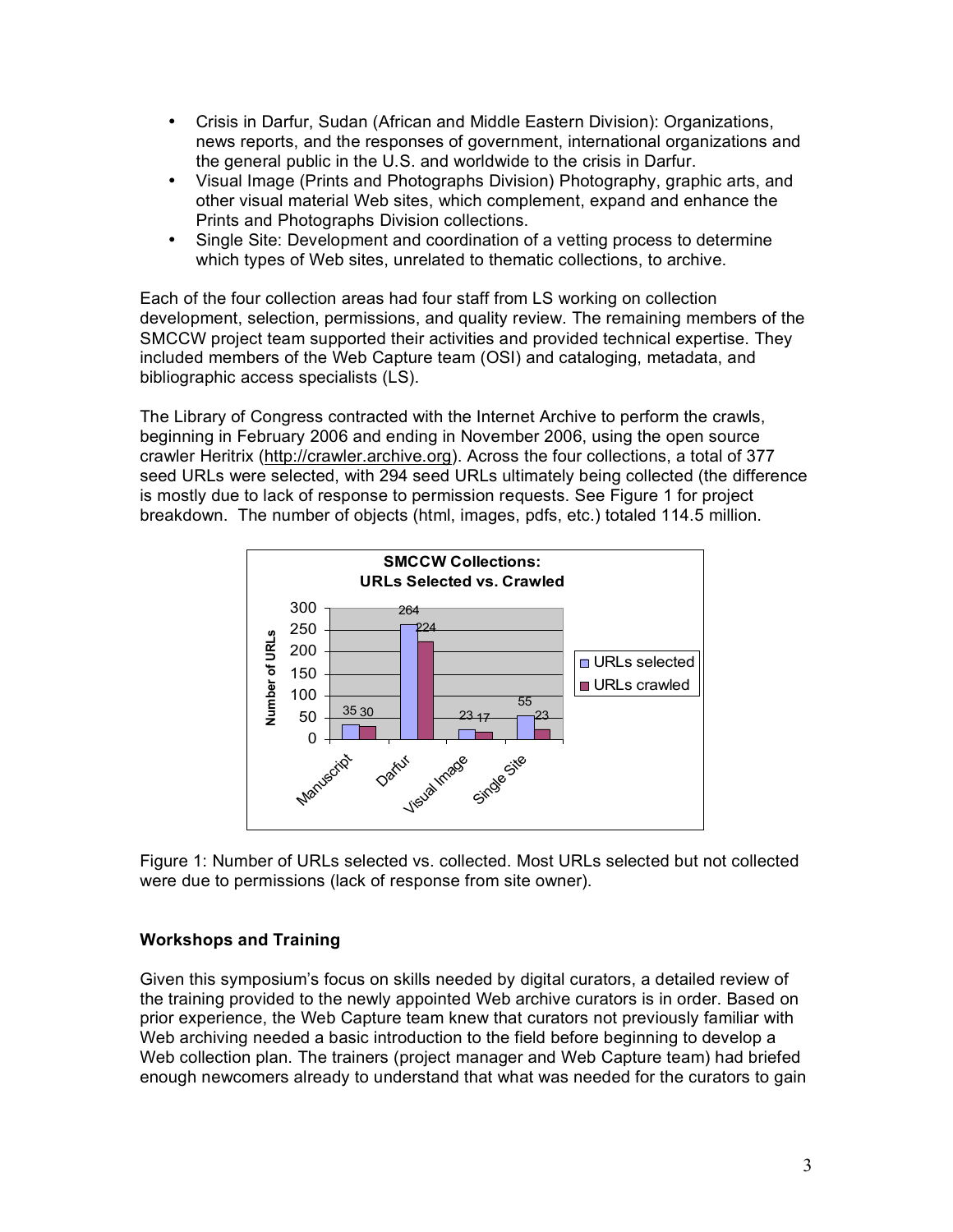confidence to do the work was training in selection, technology, copyright and permissions, and access.

### *Selection Workshop*

Many of the SMCCW participants were familiar with selecting analog materials for the Library's collections, and some had selected electronic resources to be cataloged, but selecting with the intent of archiving was a new concept to most. Some of the questions they needed to consider were: How do you define the scope of your content area? Which kinds of sites will be selected? (What's in/What's out?) How would you identify candidates for Web capture versus sites that might just be selected for a webliography (linking to but not saving a copy)? How frequently should a URL be collected, and what *is* a Web site? Is it a top-level domain (www.loc.gov), or does it also include different domains "owned" by the same content creator, such as www.copyright.gov and www.digitalpreservation.gov?

Presentations were made describing previous Library of Congress experiences selecting Web content. Each of the four content groups was charged with developing a collection plan in later months, and this workshop set the stage for them to think about what types of Web content to include in their collections.

## *Technology Workshop*

A follow-up workshop on technology and Web content covered basic concepts, terms, and definitions and provided illustrative examples of the tools for capturing URLs and viewing Web archives. Participants reviewed test crawls and discussed how current tools affect crawling results and access. This foundation in Web capture technology proved helpful once the project teams began quality review of the crawls.

Throughout the project, it was sometimes difficult to strike a balance between sharing too much or too little technical information with the curators. For instance: Do they need to understand how a Web site is "scoped," i.e., how the technical staff gives instructions about what parts of a site to archive in a form the crawler can understand? In retrospect, it might have been better to reserve discussion of some of the more difficult concepts until closer to the curatorial analysis of the crawled content (see Quality Review training below). Feedback at the end of the project suggested that most of the technical issues, concerns, and fears curators had during the course of the project were resolved as they began to work with their collections. Ultimately, the curators seemed to have received an appropriate level of understanding of this aspect of the work.

#### *Copyright Permissions and Access Workshops*

The Library of Congress currently seeks permission from site owners to crawl and display archived Web sites to researchers offsite. A legal adviser to OSI gave a presentation on copyright and Web capture during the workshops so that curators understood their responsibilities in permission planning. For those who had prior experience negotiating literary and reproduction rights with donors or explaining copyright to researchers, these permission concepts were not totally new.

An overview of access tools was also provided, showing approaches taken at the Library of Congress and other institutions to deliver Web archives to researchers. New full-text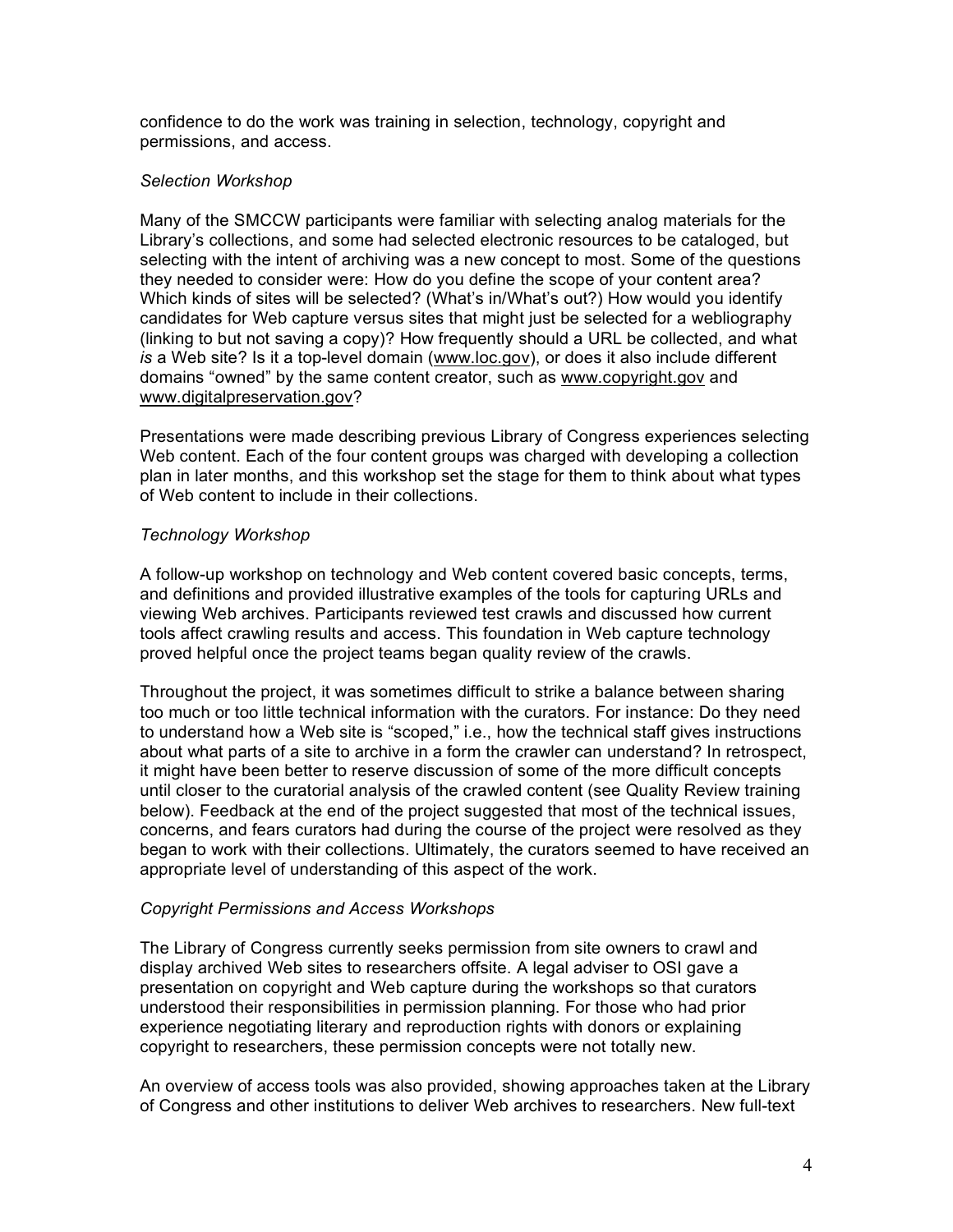search tools developed by the Internet Archive were demonstrated. Current limitations of interfaces and the access tools were stressed, as not everything collected can be displayed using these tools. Recognizing the rapid development in this area, the Web Capture team continuously updated the project team on the status of access tools being developed by the Web capture community.

## *Web Content Digital Collections Management Workshop*

In July 2006, another workshop was held to discuss the management of digital collections, specifically Web archived content. Nicknamed "So We Got It---Now What?," this workshop provided an opportunity to gather the participants near the end of the project, evaluate lessons learned, and begin to discuss next steps, including issues related to curation of the archived materials long-term. While discussions were started at this workshop, much remains to be done in this area in the coming year.

# *Other Training*

Another focus of training for the curatorial staff was to familiarize them with a tool that was developed in-house to manage the nomination of Web sites for archiving and to handle the permissions process. This tool, called "The Leaderboard," was custom-built in 2003 by the Library based on existing workflow processes.

Two different curatorial roles were defined for users of the tool, based on prior Web archive collection workflow: first, selection coordinators, and second, recommending officers. The latter were trained to be familiar with the collection plan and were asked to submit URLs using a Web form that would send the recommended URLs to the selection coordinator for review. Since selection coordinators were responsible for the overall coordination of the selection and nomination of URLs, they required more extensive training. They learned how to use the tool to review nominated sites, to assign metadata and send permissions, and to record instructions for the technical team. They became the main contact point when problems or questions arose with URLs in the collection.

A second aspect of training was to explain how to perform quality review (QR). In previous Web archives, only the technical staff performed QR after the URLs were crawled. However, it was believed that review by the content experts was important to make sure that the crawler captured what was wanted by the person or division that had selected the site for archiving. This proved to be quite valuable to the project and improved the overall quality of the archives. It will likely become part of future projects.

# **Case Study: Manuscript Division Implementation of the SMCCW Project**

Although the SMCCW project consisted of four distinct pilot projects, they were similar enough that a close examination of only one–the Manuscript Division Archive of Organizational Web Sites– is sufficient for understanding the timeline, principal tasks, and skills involved in successfully achieving the overall project goals.

## *Assembling the Project Team*

Having been assigned the task of identifying Web sites of organizations suitable for archiving, the division's first step was to assemble a core project team of four staff members, each providing a different perspective based on where he or she worked in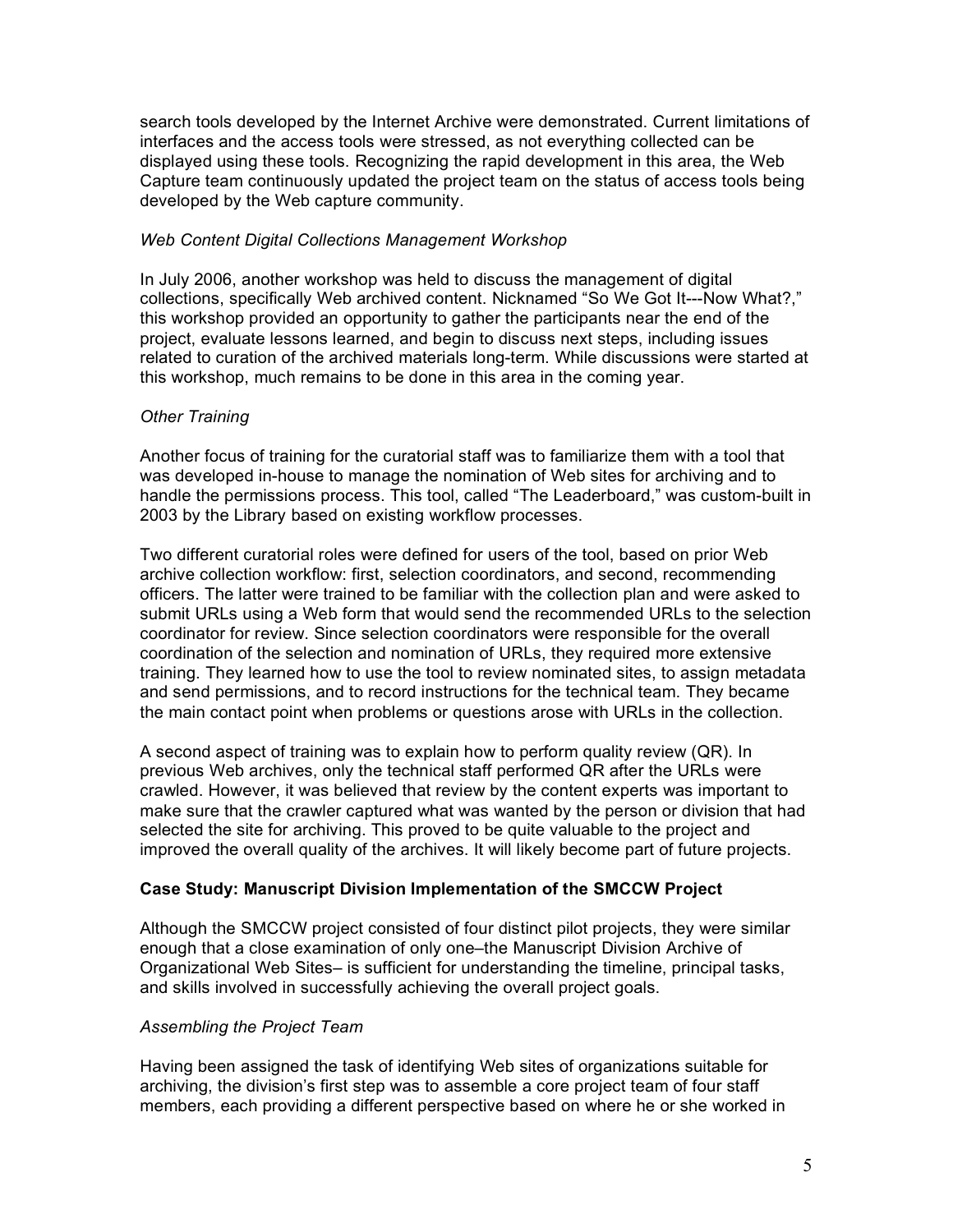the division. The team leader represented the division's "Front Office" consisting of the chief, assistant chief, administrative staff, and manuscript specialists, whose duties involve acquisitions, reference, research, and outreach. Other team members included a reference librarian from the Reference and Reader Services Section, the assistant head of the Preparation Section who provided a processing and technical services perspective, and the division's automation operations archivist. Although these four took the lead, the chief and five other manuscript specialists also became significantly involved with the selection and quality review of the crawled sites.

### *Timeline and Overview of Project's Implementation*

The newly assembled four-person team attended the project's kick-off meeting in early August 2005. Training workshops followed along with internal team meetings to develop a selection strategy, identify eight test sites for capture, and begin work on a permissions plan. In late November, the team held two briefings for the chief and manuscript specialists to orient them to the project, show them some of the test crawls, and solicit their recommendations for additional sites to capture. Rather than have each specialist enter recommendations via the Leaderboard tool, the automated operations archivist prepared a WordPerfect form, which each specialist completed, and from which the team leader extracted information for entry into the Leaderboard. While selections were being made, the team drafted a permission letter for review by OSI's legal advisor.

The first permission letters were mailed in March 2006, and the responses (and questions) started arriving by fax and email shortly thereafter. The specialists answered some questions and referred to the team leader other inquiries requiring more detailed information. In some instances, the team leader sought guidance from the OSI Web Capture team. As permissions were received, the specialists forwarded the signed forms to the team leader, who recorded the information into the Leaderboard and retained the signature copies for the division's case files. Crawls began in April and occurred every month thereafter. Although the core team conducted periodic quality reviews throughout the project, the specialists undertook two detailed reviews – one in early June and another in late August. The last crawl occurred in November 2006.

Although additional work is needed to make the crawled sites accessible to researchers, three principal tasks, each requiring a slightly different skill set, emerged during the course of the project: appraising and selecting sites, securing permissions, and conducting quality review of the captured data. Other tasks and skills would have likely been involved if this project occurred in a different institutional setting that lacked the technical support and contracting services provided by the OSI Web Capture team.

#### *Appraising and Selecting Content*

In making selection decisions, the staff drew on its subject expertise in American history; its skill in appraising paper-based collections; its knowledge of an organization's mission and record-keeping practices; and its experiences navigating the Web and evaluating for itself and the Library's patrons the authenticity and accuracy of information found there. Also useful were understanding how Web sites are put together, instruction in how to select a seed URL, and training in what the Web crawling software cannot capture.

Already equipped with some of these skills and newly trained in others, the core project team drafted an initial selection plan, which was linked to the division's existing collection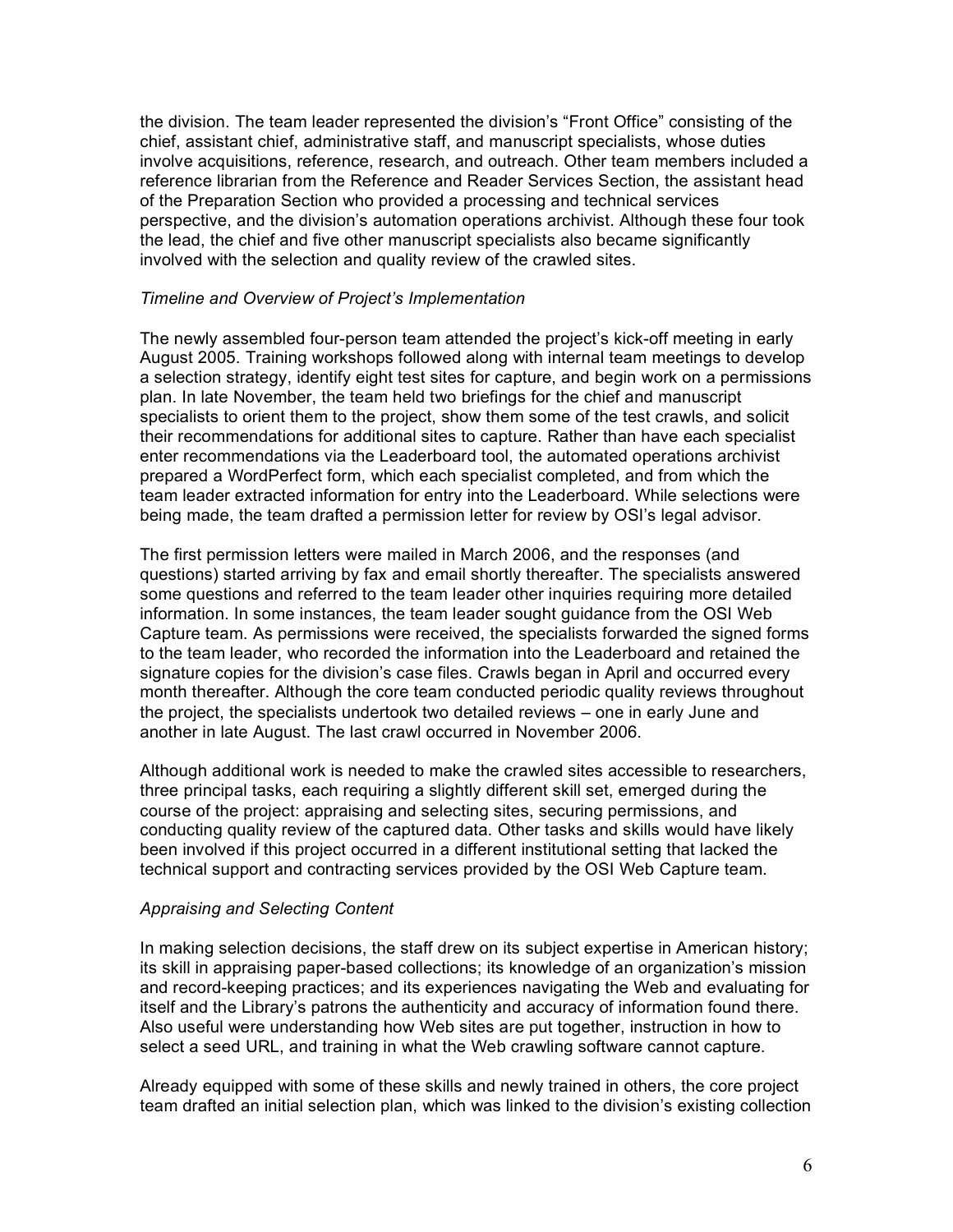policies and holdings. This plan was further refined in discussions with the manuscript specialists. The division considered not only the current and future research value of the information contained on the Web sites but also the Library's relationship to the donor; the extent to which the Web site complemented, duplicated, or expanded information in the organization's paper-based records in the Library's custody; and the significance of an organization's activities in relation to the division's overall documentation strategies. Not surprisingly, differences of opinion surfaced, and the project sparked useful debates regarding the research value and donor benefit of collecting organizational Web sites. These discussions, in turn, led to a broader dialogue about other digital materials, which are now beginning to arrive with incoming paper-based collections.

The division was hesitant to seek permission from some organizations whose records it had previously declined or deaccessioned. In other cases, it decided differently. Even if it chose to decline additional paper records from specific groups, it still hoped to document their activities in some way and decided that capturing Web sites offered a compromise.

Although some staff expressed initial skepticism about the research potential of many Web sites, closer examination revealed a wide range of official documents, research studies, audio and video recordings, press releases, agendas and conference proceedings, blogs, electronic newsletters, and other sources documenting people, events, and activities likely to be of lasting research interest. Also deemed important was the need to document how organizations, many of which had been established early in the twentieth century, were incorporating technology and using the Web to reach new audiences and carry forth their mission into the twenty-first century.

Although diverse in content, the captured sites all have a connection to existing Manuscript Division collections. They fall into several broad categories. First, there are sites for non-governmental, voluntary organizations, including civil rights and political advocacy groups whose records the division holds. Examples include the National Urban League, Leadership Conference on Civil Rights, National Consumers' League, National Council of Jewish Women, and the League of Women Voters (LWV).

The last is an interesting use of this project to expand the scope of the Library's holdings, in that the Manuscript Division holds the paper records of only the national office of the LWV. Initially the team planned to collect only the national office Web site, but became impressed with the information found on many of the state and local sites and decided that capturing them provided a way to supplement the documentation in the paper archives without committing the division to acquire and preserve the local records. Fortunately the division's existing relationship with the LWV helped to secure permission from the national board to capture all the League's state and local sites without having to submit separate permission requests. With the addition of these state and local sites, the scope of the division's project expanded from thirty sites to approximately five hundred.

Other captured sites, whose records the division holds, include professional and honorary organizations such as the American Historical Association and American Studies Association; memorial groups such as the Vietnam Veterans Memorial Fund; and research and educational organizations, including two with whom the division has an ongoing relationship regarding their oral history programs.

The division also decided to collect the Web sites of organizations whose records it does not hold, but which are directly related to collections of personal papers in the division.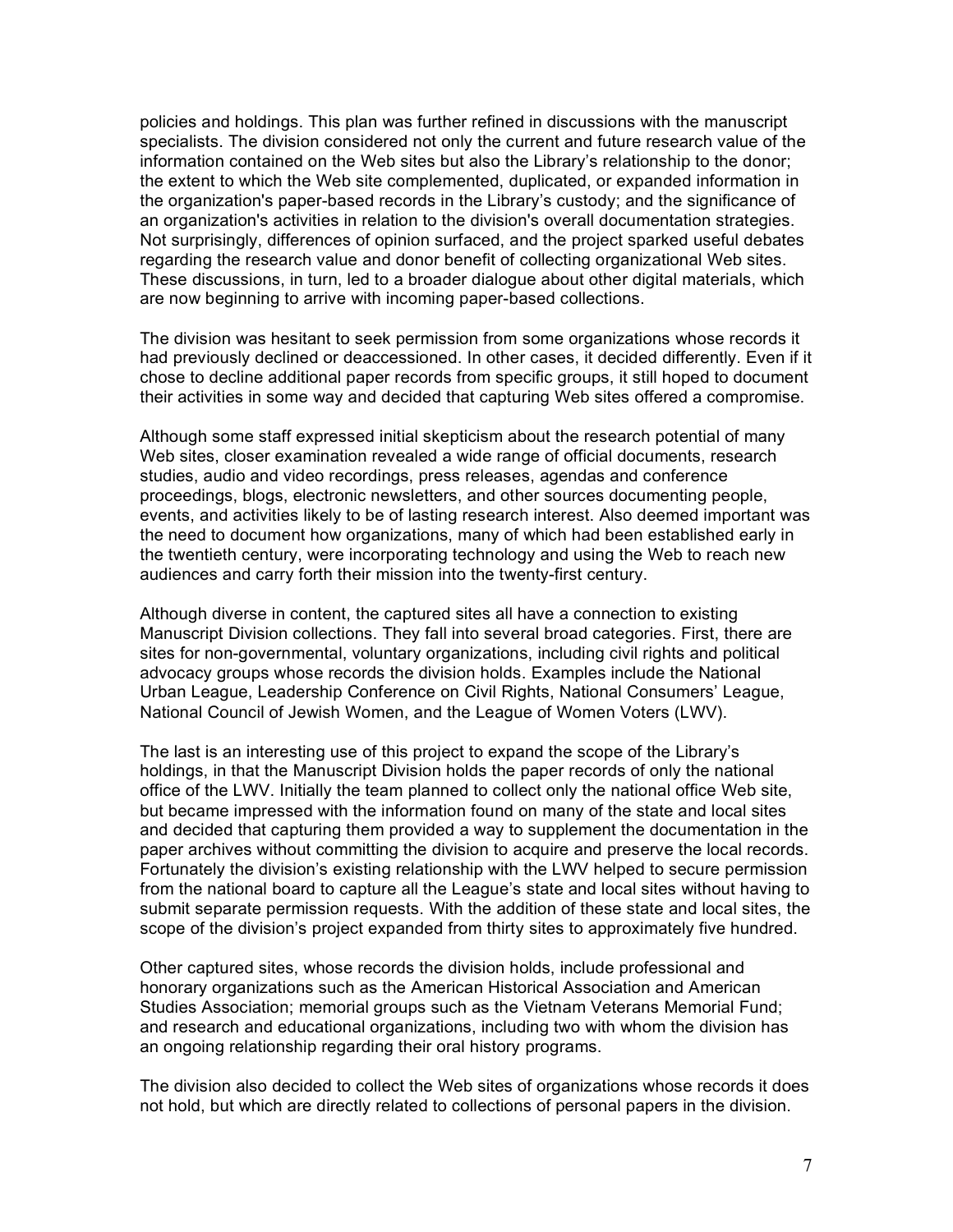These included organizational Web sites related to Frederick Cook and Sigmund Freud, and the Web site of the National Association of Criminal Defense Lawyers, founded by Sam Dash, whose papers the division recently acquired. Recognizing that Web archiving is a service that may appeal to potential donors, the pilot also included the Web site of the National Endowment for Democracy, whose records the division has solicited.

Many organizations were thrilled to be included in the Library's pilot project. Of the organizations who responded to the division's permission request, none opted out. A few also expressed interest in having the Library explore a possible Intranet capture, which could ensure the preservation of records made available only in electronic form or offer an alternative to collecting some paper records that require more extensive processing or more costly storage than digital versions. Also, electronic files may facilitate improved access to the information. That having been said, the division needs to consider the costs of capturing and storing Web resources and weigh those costs against the research potential of the captured sites and the lost research potential of other traditional collections which may be forfeited because funds are shifted to acquire Web resources.

### *Permissions Process*

Unlike the other three pilot projects, which sent form emails via the Leaderboard tool, the Manuscript Division opted to use a manual permissions process to foster and capitalize on existing donor relations. The division mailed personalized form letters to 33 of the 35 organizations whose Web sites had been selected. These letters were modified slightly for each recipient and signed by the specialist who recommended the site or who had a relationship with the organization. Of the 33 contacted, 20 responded favorably after the first letter, while others needed follow up inquiries. Eventually the division received permission from 28 of the 33 organizations contacted by letter and 2 contacted by form email, for a total of 30 of 35 sites or 86.6%. This statistic compares quite favorably to the 30 percent success rate recorded previously during other Library of Congress Web captures that relied exclusively on the email-generated permission requests.

Sending individualized permission requests was time-consuming and likely not scalable, although it was effective. It also provided the specialists with the opportunity to connect with donors with whom they had not had recent contact; learn of changes in personnel, mission, or record-keeping that may impact future additions to the Library; and educate organizations on the importance of archiving other born-digital materials they are creating. Sometimes, the initial permission request initiated an ongoing dialogue, through which the division later learned of organizations' plans to expand, modify, or relocate their live sites. In one instance, an organization alerted the specialist that its Web site was moving from one host institution to another, necessitating a change in the crawling instructions. In another case, a specialist learned that an organization was adding a blog to its Web site, again prompting a change in the crawling instructions to include the blog's URL which was different than the organization's other URLs.

## *Quality Review*

In May 2006 after the first two crawls were completed, all division participants met to discuss how to conduct quality review on the captured sites. The core project team had received some training on this task, and it attempted to convey what was learned to the manuscript specialists. The quality reviews revealed that the crawled sites captured both more and less information than anticipated. With respect to the first scenario, when